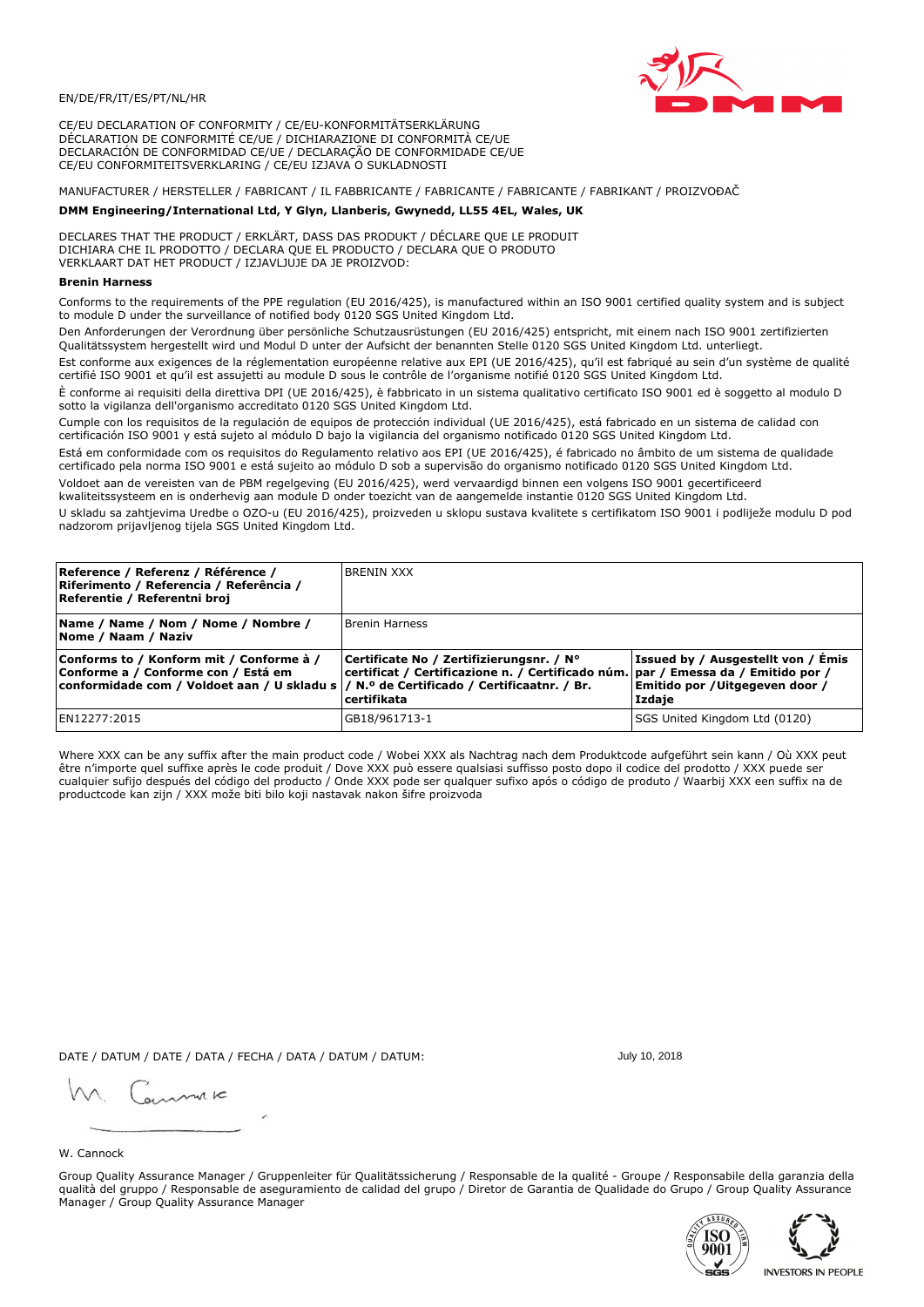### NO/SE/FI/DK/PL/CZ/SK/MT

CE/EU-SAMSVARSERKLÆRING / CE/EU-FÖRKLARING OM ÖVERENSSTÄMMELSE CE/EU-VAATIMUSTENMUKAISUUSVAKUUTUS / CE/EU-OVERENSSTEMMELSESERKLÆRING DEKLARACJA ZGODNOŚCI WE/UE / CE/EU PROHLÁŠENÍ O SHODĚ CE/EÚ VYHLÁSENIE O ZHODE / DIKJARAZZJONI TA' KONFORMITÀ TAL-KE/UE

PRODUSENT / TILLVERKAREN / VALMISTAJA / PRODUCENT / PRODUCENT / VÝROBCE / VÝROBCA / IL-MANIFATTUR

### DMM Engineering/International Ltd, Y Glyn, Llanberis, Gwynedd, LL55 4EL, Wales, UK

ERKLÆRER AT PRODUKTET / INTYGAR ATT PRODUKTEN / VAKUUTTAA, ETTÄ TÄMÄ TUOTE / ERKLÆRER, AT PRODUKTET / OŚWIADCZA, ŻE<br>WYRÓB / PROHLAŠUJE, ŽE PRODUKT / VYHLASUJE, ŽE VÝROBOK / JIDDIKJARA LI L-PRODOTT:

Overholder kravene i PVU-forordningen (EU 2016/425), er produsert innenfor et ISO 9001-sertifisert kvalitetssystem og er underlagt modul D<br>under overvåkning av teknisk kontrollorgan 0120 SGS United Kingdom Ltd.

Uppfyller kraven för PPE-reglerna (EU 2016/425), tillverkas inom ett ISO 9001-certifierat kvalitetssystem och är föremål för modul D under övervakning av anmält organ 0120 SGS United Kingdom Ltd.

Noudattaa henkilönsuojaimia koskevan asetuksen (EU 2016/425) vaatimuksia, on valmistettu ISO 9001 -sertifioidun laatujärjestelmän mukaisesti ja että siihen sovelletaan ilmoitetun laitoksen 0120 SGS United Kingdom Ltd.:in alaista D-moduulia.

Overholder kravene i forordningen om personlige værnemidler (EU 2016/425), er fremstillet i inden for det certificerede ISO 9001kvalitetssystem, og er underlagt modul D under overvågning af det bemyndigede organ 0120 SGS United Kingdom Ltd.

Spełnia wymogi rozporządzenia w sprawie środków ochrony indywidualnej (UE 2016/425), jest produkowany w ramach systemu jakości zgodnego z ISO 9001 i podlega modułowi D pod nadzorem jednostki notyfikowanej 0120 SGS United Kingdom Ltd.

Zařízení splňuje požadavky nařízení o osobních ochranných prostředcích 2016/425, je vyrobeno v systému řízení jakosti certifikovaném podle normy ISO 9001 a podléhá modulu D pod dohledem notifikované osoby č. 0120, SGS United Kingdom Ltd.

Spĺňa požiadavky Nariadenia Európskeho parlamentu a Rady (EÚ) 2016/425 o osobných ochranných prostriedkoch, je vyrobený v rámci systému kvality certifikovaného podľa normy ISO 9001 a podlieha modulu D pod dohľadom notifikovaného orgánu č. 0120, SGS United Kingdom Ltd. Jikkonforma mar-rekwiżit tar-Regolament dwar il-PPE (UE 2016/425), u huwa manifatturat f'sistema ta' kwalità certifikata għall-ISO 9001 u soggett ghall-modulu D taht is-sorveljanza tal-korp notifikat 0120 SGS United Kingdom Ltd.

| <b>Referanse / Referens / Viite / Reference / Nr BRENIN XXX</b><br>referencyjny / Reference / Značka /<br>Referenza                                                                                    |                                                                                                         |                                                                                                         |
|--------------------------------------------------------------------------------------------------------------------------------------------------------------------------------------------------------|---------------------------------------------------------------------------------------------------------|---------------------------------------------------------------------------------------------------------|
| Navn / Namn / Nimi / Navn / Nazwa /<br>Jméno / Názov / Isem                                                                                                                                            | <b>Brenin Harness</b>                                                                                   |                                                                                                         |
| Overholder / Uppfyller kraven för / Vakuus<br>myönnetty perustuen standardiin: /<br> Overholder / Spełnia wymogi / Je ve shodě s  Č. certifikátu / Certifikat Nru<br> / Je v zhode s / Jikkonforma ma' | Sertifikatnr. / Certifikatnr. / Sertifikaattinro /<br>Certifikat nr. / Certyfikat nr / Č. certifikátu / | Utstedt av / Utfärdat av /<br>Myöntänyt / Udstedt af / Wydany<br>przez / Vydal / Vydal / Maħruġ<br>minn |
| EN12277:2015                                                                                                                                                                                           | GB18/961713-1                                                                                           | SGS United Kingdom Ltd (0120)                                                                           |

Der XXX kan være ethvert suffiks etter produktkoden / Där XXX kan vara valfri ändelse efter produktkoden / Jossa XXX voi olla mikä tahansa tuotekoodin jälkeen tuleva liite. / Hvor XXX kan være ethvert suffiks efter produktkoden / gdzie XXX może być dowolnym przyrostkiem po kodzie produktu / Kde XXX může být jakákoliv přípona za kódem produktu / Kde XXX môže byť akákoľvek prípona za kódom výrobku. / Fejn XXX jista jkun kwalunkwe suffiss wara l-kodici tal-prodott

DATO / DATUM / PÄIVÄMÄÄRÄ / DATO / DATA / DATUM / DÁTUM / DATA:

July 10, 2018

annuic

W. Cannock

Group Quality Assurance Manager / Group Quality Assurance Manager / Group Quality Assurance Manager / Group Quality Assurance Manager / Kierownik ds. Zarządzania Jakością Grupy / Group Quality Assurabce Manager / Manažér riadenia kvality v rámci skupiny / Maniger tal-Assigurazzjoni tal-Kwalità tal-Grupp